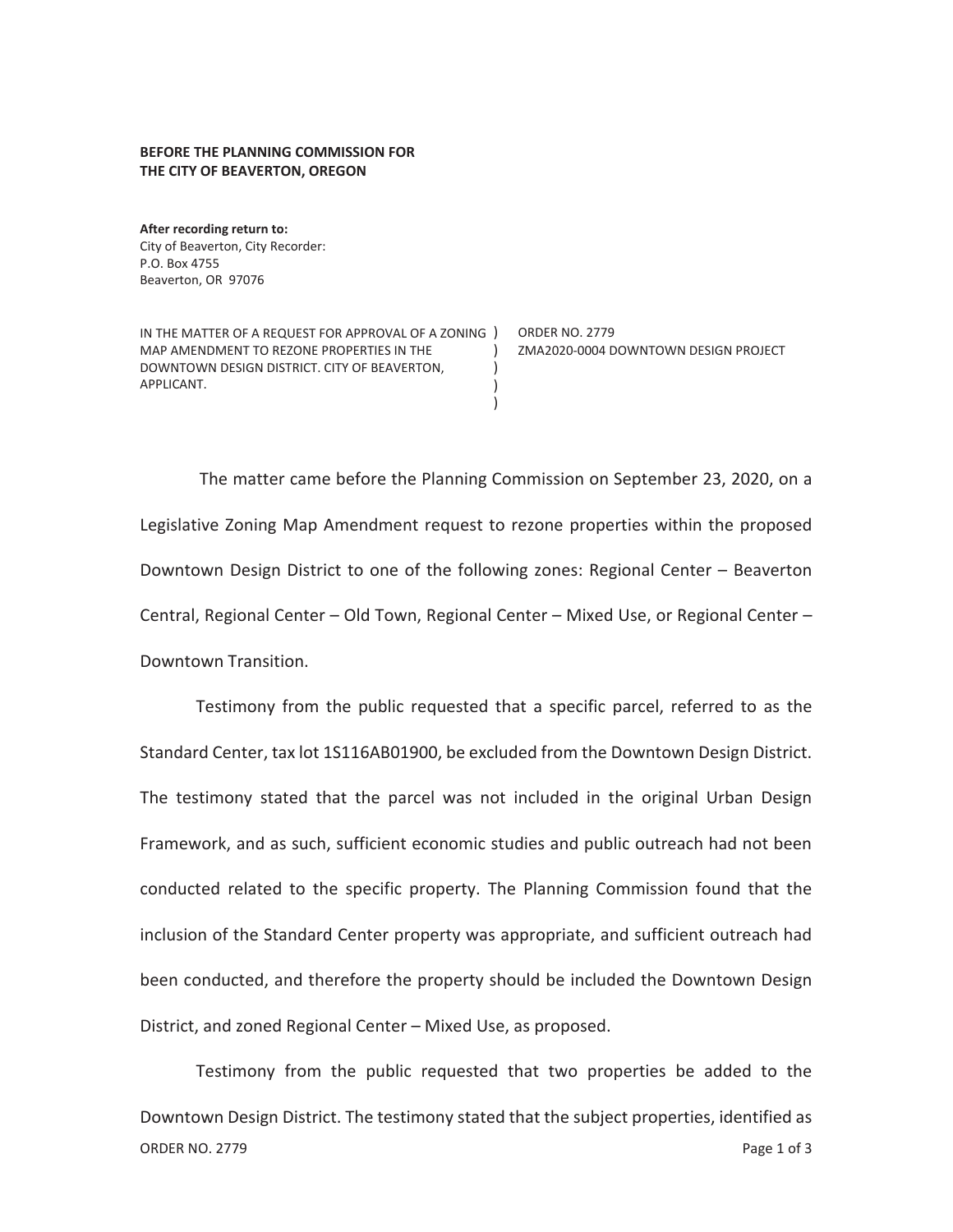tax lots 1S115CB04700 and 1S115CB04400, were directly abutting the proposed boundary, and the proximity to Downtown made the inclusion of these properties appropriate. The Planning Commission found that the inclusion of these two properties within the Downtown Design District was appropriate, and should be zoned Regional Center – Old Town.

Pursuant to Ordinance 2050 (Development Code) Section 50.45 the Planning Commission conducted a public hearing and considered testimony and exhibits on the subject proposal.

The Commission, after holding the public hearing and considering all oral and written testimony, adopts the Staff Report dated September 16, 2020, and the Staff Memorandums dated September 21, 2020, September 23, 2020, two memos dated October 2, 2020, and October 7, 2020, and the findings contained therein, as applicable to the approval criteria contained in Section 40.97.2.C of the Beaverton Development Code.

Therefore, **IT IS HEREBY ORDERED THAT ZMA2020-0004** is recommended for **APPROVAL** to City Council based on the testimony, reports and exhibits, and evidence presented during the public hearing on the matter and based on the facts, findings, and conclusions found in the Staff Report dated September 16, 2020, and the Staff Memorandums dated September 21, 2020, September 23, 2020, two memos dated October 2, 2020, and October 7, 2020, and this Land Use Order.

Motion **CARRIED**, by the following vote:

**AYES:** Overhage, Saldanha, Nye, Uba, Winter **NAYS:** None. **ABSTAIN:** None.